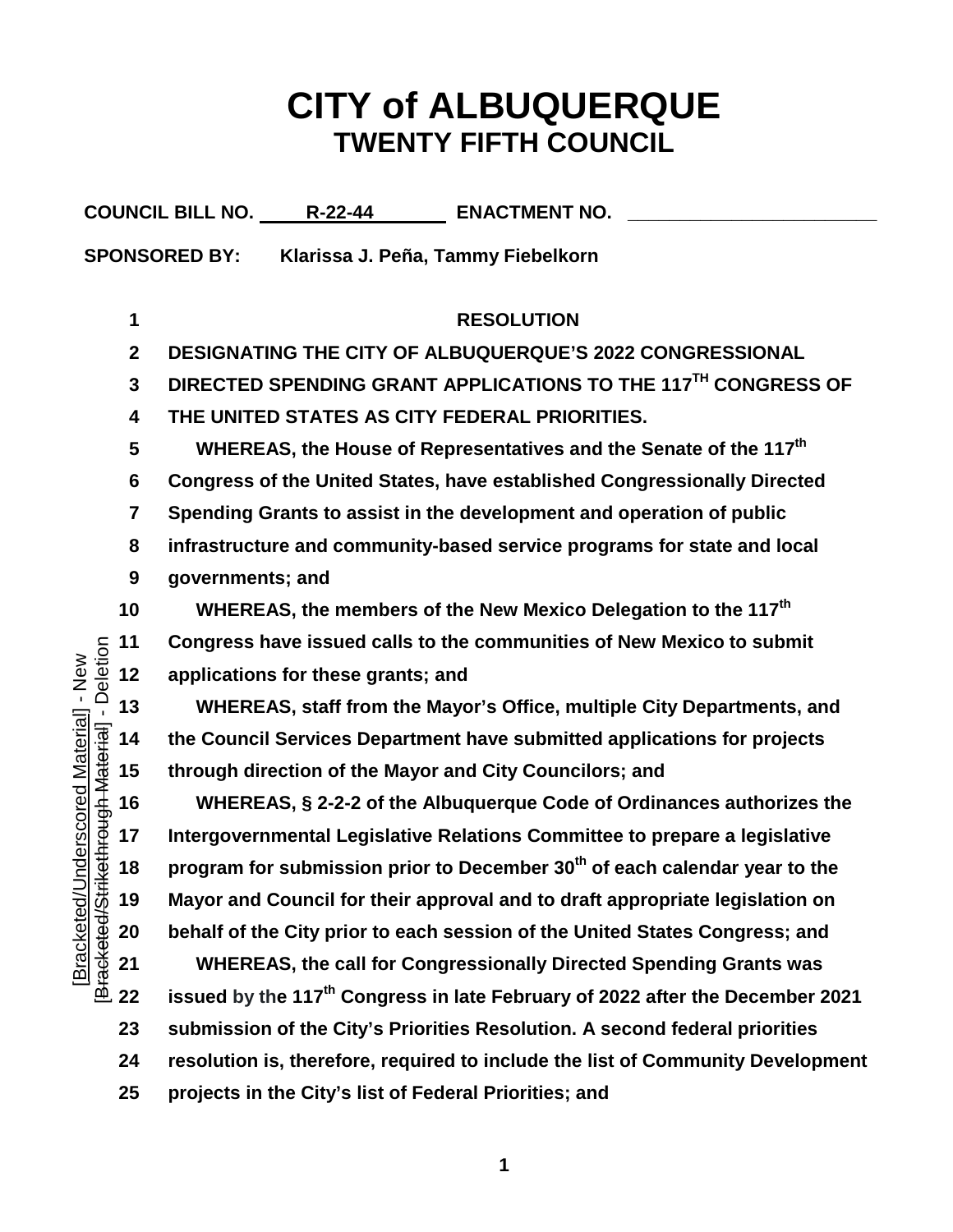**WHEREAS, the Intergovernmental Legislative Relations Committee convened June 13th of 2022 and approved a list of Congressionally Directed Spending Grant projects to be submitted to the City Council as the City, to be included as part of City of Albuquerque's Federal Priorities as adopted in R- 22-22. BE IT RESOLVED BY THE COUNCIL, THE GOVERNING BODY OF THE CITY OF ALBUQUERQUE: SECTION 1. To provide for the health, safety welfare and quality of life of the residents of the City of Albuquerque, the projects listed in the Attachment 1 to this Resolution are adopted as the City's Priority Congressionally Directed Spending Projects for the Second Term of the 117th Congress for inclusion with the lists of City Federal Priorities adopted through R-21-235. SECTION 2. That this Resolution is to be presented and delivered to members of the Congressional Delegation. X:\CL\SHARE\CL-Staff\\_Intergovernmental Committee\FederalLegislative Policy\2022 Prorities Legislation\Priorties Legislation\Priorities Legialtion CDI Amedment\2022Federal Priorities Legislation.docx**

[Bracketed/Underscored Material] - New [Bracketed/Strikethrough Material] - Deletion

Bracketed/Strikethrough Material] - Deletion Bracketed/Underscored Material] - New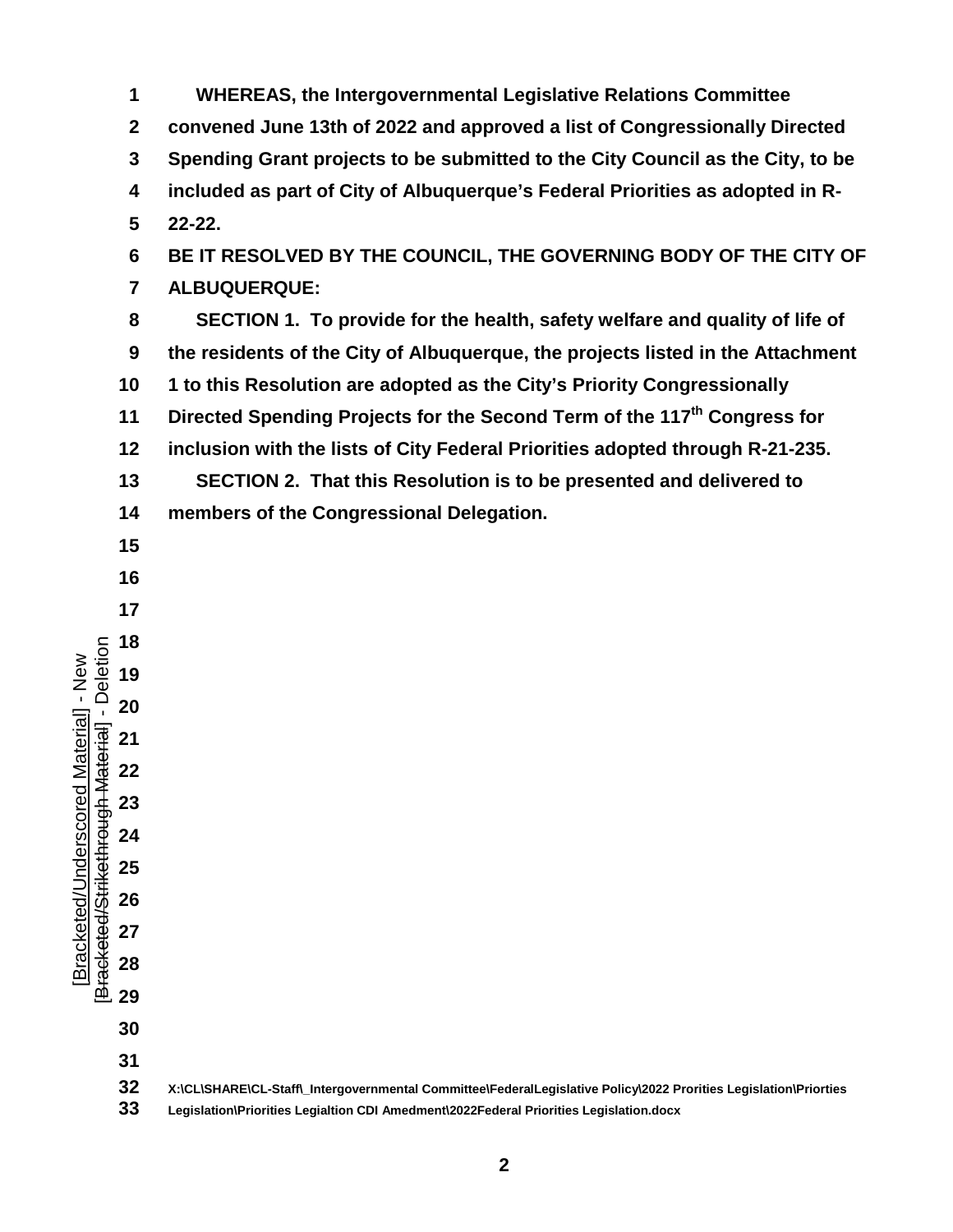## **City of Albuquerque Community Project Fund Request 117th Congress**

| City of Albuquerque Community Project Fund Request 117th Congress                     |
|---------------------------------------------------------------------------------------|
| 117 <sup>th</sup> Congress Community Projects Funds- City of Albuquerque Projects     |
| <b>Alameda Little League Field</b>                                                    |
| Funding to Construct A Junior Little League Field for Children with Disabilities.     |
| <b>Community Project Program</b>                                                      |
| Economic Development Initiative.                                                      |
| <b>Alameda Trail</b>                                                                  |
| Funding to Construct Phase Four of the Alameda Drain Trail from Mathew to Rio         |
| Grande.                                                                               |
| <b>Community Project Program</b>                                                      |
| Economic Development Initiative.                                                      |
| <b>Albuquerque Police Department Mobile Training Center</b>                           |
| Funding to Acquire and Equip Mobile Reality Based Deployable Training Centers.        |
| <b>Community Project Program</b>                                                      |
| <b>Community Orientated Policing Services Technology Grants.</b>                      |
| <b>Central Safety Corridor Cameras</b>                                                |
| Funding to Expand Coverage of Smart Camera Technology on the Central Ave Corridor.    |
| <b>Community Project Program</b>                                                      |
| <b>Community Orientated Policing Services Technology Grants.</b>                      |
| <b>Emergency Operations Center Power Systems</b>                                      |
| Funding to Purchase a Generator and Storage System for Back-Up Power at CABQ Office   |
| of Emergency Management (CABQ-OEM) & Joint Emergency Operations Center (JEOC).        |
| <b>Community Project Program</b>                                                      |
| Homeland Security Subcommittee - Dept Homeland Security - Emergency Operations        |
| <b>Center Grant Program</b>                                                           |
| <b>Gibson Center</b>                                                                  |
| Facility & Equipment Funding to Develop a Sobering Center Program at Gibson Facility. |
| <b>Community Project Program</b>                                                      |
| Labor, Health and Human Services, and Education Subcommittee - Department of          |
| Health and Human Services - Health Resources and Services Administration (HRSA)       |
| <b>Gibson Center</b>                                                                  |
| Program and Personnel Funding to Develop a Sobering Center Program at Gibson          |
| Facility.                                                                             |
| <b>Community Project Program</b>                                                      |
| Substance Abuse and Mental Health Services.                                           |
|                                                                                       |